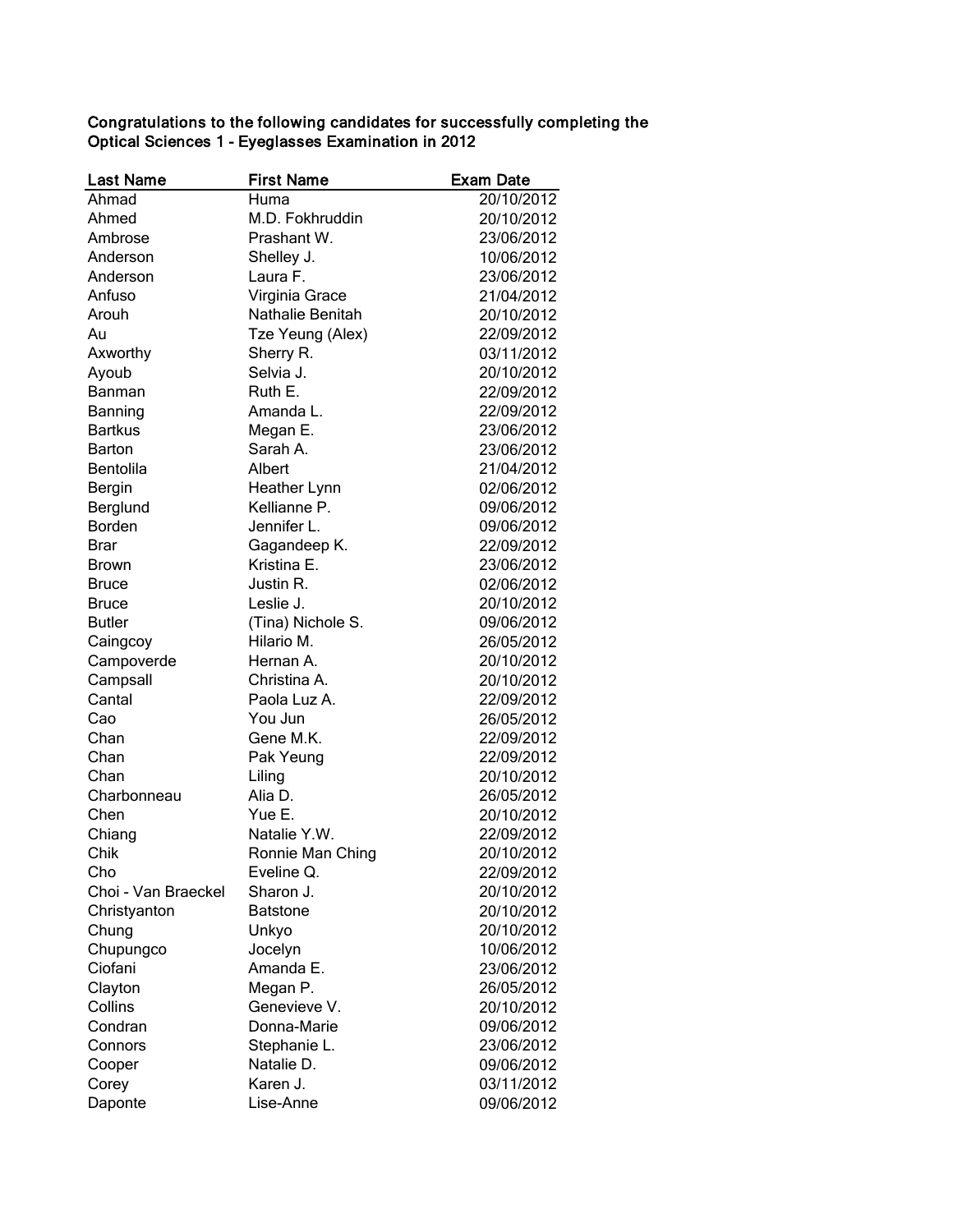| Debbaneh    | Hanna                 | 20/10/2012 |
|-------------|-----------------------|------------|
| Delis       | Constance K.          | 20/10/2012 |
| Dereume     | Su-Anne M.            | 22/09/2012 |
| Diaz        | Mireile Raquel        | 23/06/2012 |
| Do          | Philip V.             | 20/10/2012 |
| Doan        | My Kieu               | 20/10/2012 |
| Doan        | Hung Quoc             | 20/10/2012 |
| Dobson      | Rachel E.             | 20/10/2012 |
| Dondale     | Kendra A.             | 23/06/2012 |
| Donovan     | Debbi L.              | 09/06/2012 |
| Dozzi       | Charmaine L.          | 22/09/2012 |
| Draycott    | Laura D.              | 22/09/2012 |
| Du          | Richard               | 04/02/2012 |
| Dunlop      | Susan V.              | 09/06/2012 |
| Ennis       | Samantha L.R.         | 22/09/2012 |
| Fernandes   | <b>Haley Victoria</b> | 20/10/2012 |
| Fernick     | Amanda D.             | 20/10/2012 |
| Fewer       | <b>Ashley Sarah</b>   | 09/06/2012 |
| Fong        | Dennis                | 20/10/2012 |
| Friesen     | Michelle L.           | 02/06/2012 |
| Friesen     | Agatha                | 23/06/2012 |
| Gagnon      | Carrie - Lynne A.     | 20/10/2012 |
| Gaudet      | David N.              | 03/11/2012 |
| Ghuman      | Jagdeep S.            | 26/05/2012 |
| Gilks       | Christopher R.J.      | 23/06/2012 |
| Gill        | Kanwaldip             | 22/09/2012 |
| Gillissie   | Jason C.              | 21/04/2012 |
| Go          | Reagan O.             | 22/09/2012 |
| Govani      | Sukaina               | 21/04/2012 |
| Grayson     | Erin Rae              | 26/05/2012 |
| Groening    | Kristan J.            | 10/06/2012 |
| Gurney      | Ashley J.             | 09/06/2012 |
| Ha          | Xin                   | 20/10/2012 |
| Ha          | Jenny                 | 20/10/2012 |
| Halaja      | Asal                  | 21/04/2012 |
| Harshey     | Kayla R.              | 23/06/2012 |
| Harvey      | Laura E.              | 21/04/2012 |
| Hashimi     | Said I.               | 21/04/2012 |
| Haswaree    | Leeda                 | 21/04/2012 |
| Hatoum      | Rawan                 | 04/02/2012 |
| Hernandez   | Maria V.              | 23/06/2012 |
| Higgins     | Meaghan E.            | 21/04/2012 |
| Hoang       | Daniel                | 20/10/2012 |
| Holland     | Tasha A.              | 20/10/2012 |
| Holswick    | Sherri L.             | 02/06/2012 |
| Hoogendoorn | Kimberley J.          | 09/06/2012 |
| House       | Kenda E.              | 04/02/2012 |
| Howden      | Rebecca Lynn          | 09/06/2012 |
| Huang       | Shan Shan             | 10/06/2012 |
| Hube        | Deborah L.A.          | 09/06/2012 |
| Hurley      | Sean P.               | 03/11/2012 |
| Hyatt       | Jaime                 | 10/06/2012 |
|             |                       |            |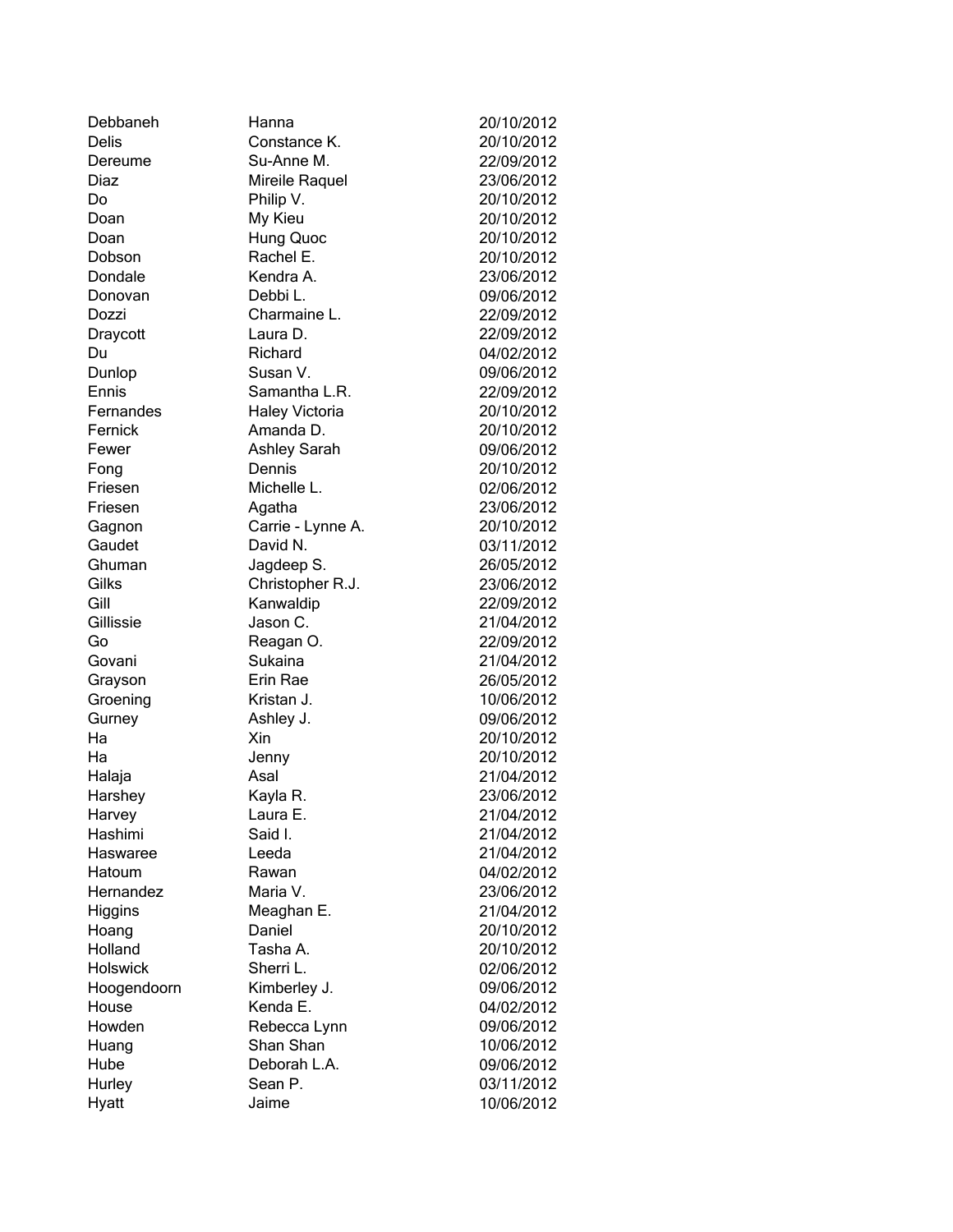| Hyde             | Stacey G.          | 02/06/2012 |
|------------------|--------------------|------------|
| Ip               | Goretti Ching Yee  | 22/09/2012 |
| Jenkerson        | Katherine Ann      | 20/10/2012 |
| Jiang            | Ying               | 21/04/2012 |
| Jiang            | JingQi             | 23/06/2012 |
| Jimenez          | Camilo A.          | 20/10/2012 |
| Jok              | Eric               | 20/10/2012 |
| Jong             | Nick S.            | 22/09/2012 |
| Kanhoye          | Sherry S.          | 20/10/2012 |
| Kaur             | Tajinder           | 21/04/2012 |
| Kaur             | <b>Baljeet</b>     | 20/10/2012 |
| Kendall          | Melanie K.         | 09/06/2012 |
| Keshavarzy       | Mina               | 21/04/2012 |
| Kim              | <b>Kwang Young</b> | 20/10/2012 |
| Kim              | John Jong Gil      | 20/10/2012 |
| Kokabi           | Hoda H.            | 20/10/2012 |
| Kostiner         | Mark J.            | 20/10/2012 |
| Kouhestani       | Mona               | 26/05/2012 |
| Kovacs           | Jody               | 23/06/2012 |
| Kuchinskaya      | Karina             | 22/09/2012 |
| Kurji            | Rehanna S.         | 23/06/2012 |
| Lake             | Cheryl L.          | 20/10/2012 |
| Lam              | Jenny              | 23/06/2012 |
| Lau              | Alan Kwok Lun      | 22/09/2012 |
| Lau              | Anthony Tsz Kit    | 20/10/2012 |
| Lehniger         | Brandi 'Sherisse'  | 23/06/2012 |
| Lesick           | Kendall C.         | 23/06/2012 |
| Li               | Boning             | 20/10/2012 |
| Li               | Yu Hang            | 20/10/2012 |
| Li               | Bi Yun             | 20/10/2012 |
| Lim              | Kyung Soo          | 20/10/2012 |
| Lin              | Xiumin             | 20/10/2012 |
| Ling             | Patrick Chi Lok    | 21/04/2012 |
| Littlemore       | Lacey M.           | 22/09/2012 |
| Loehr            | Chaelsey L.        | 02/06/2012 |
| Lok              | Winnie S.          | 22/09/2012 |
| Lua              | Rosalina D.        | 02/06/2012 |
| Мa               | Zhuxian            | 22/09/2012 |
| Mahjouri         | Nazila             | 21/04/2012 |
| Manning          | Rebecca L.         | 22/09/2012 |
| <b>Marques</b>   | Paula M.           | 20/10/2012 |
| Matharu          | Jasvinder S.       | 21/04/2012 |
| McCann           | Colin D.           | 10/06/2012 |
| McConnell        | Jade K.            | 26/05/2012 |
| <b>McCormick</b> | Amy Marie          | 23/06/2012 |
| Meaney           | Matthew P.         | 22/09/2012 |
| Mendoza          | Marilyn S.         | 20/10/2012 |
| Mercado          | Daniel T.          | 20/10/2012 |
| Montojo          | Rei M.             | 21/04/2012 |
| Mosher           | <b>Trina Dawn</b>  | 09/06/2012 |
| Mouland          | Amy                | 23/06/2012 |
| Muller           | Ashley M.          | 02/06/2012 |
|                  |                    |            |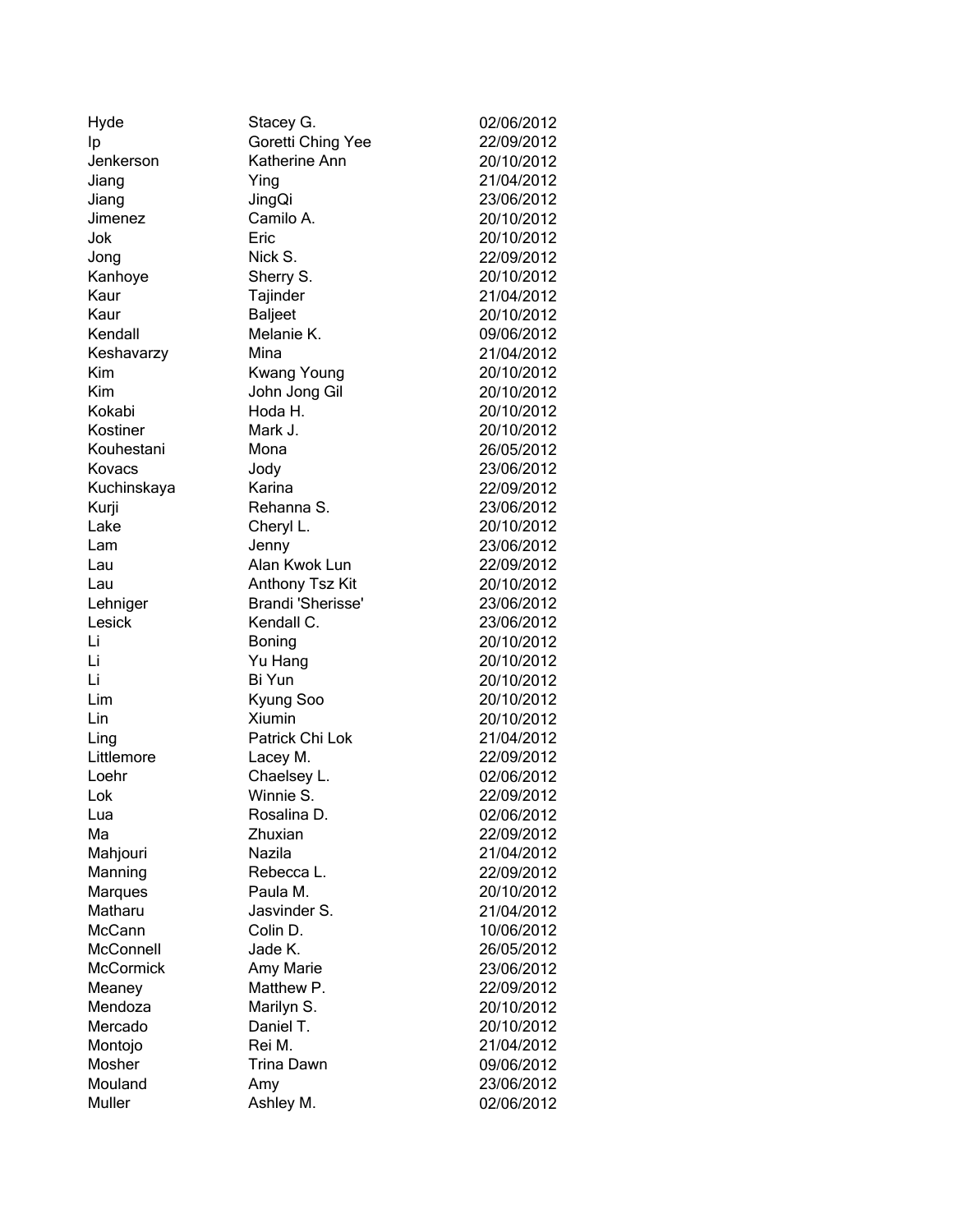| Musewe          | Tapiwa C.           | 20/10/2012 |
|-----------------|---------------------|------------|
| Nair            | Chandini P.         | 20/10/2012 |
| Nasehitehrani   | Abtin               | 23/06/2012 |
| Ng Lee          | John Harvey L.      | 20/10/2012 |
| Nguyen          | Thi Hong Hanh (Kim) | 21/04/2012 |
| Norman-Carberry | Dawn F.             | 23/06/2012 |
| Oberoi          | Chamandeep K.       | 22/09/2012 |
| Ostash          | Jennifer J.         | 10/06/2012 |
| Pagnin          | Cristina T.         | 02/06/2012 |
| Pandhair        | Varindra            | 20/10/2012 |
| Parhar          | Amandeep            | 20/10/2012 |
| Parmar          | Jainish A.          | 04/02/2012 |
| Parmar          | Jissimrat S.        | 26/05/2012 |
| Pastora         | Rigo                | 21/04/2012 |
| Pavlou          | Anna                | 20/10/2012 |
| Peikos          | Olivia R.           | 20/10/2012 |
| Pelaez          | Hannadale A.        | 22/09/2012 |
| Peng            | Pai-Huei            | 22/09/2012 |
| Perrott         | Charlene Y.         | 04/02/2012 |
| Petrushkov      | Alona               | 10/06/2012 |
| Pham            | Thi Thien Huong     | 20/10/2012 |
| Phuong          | Jenny               | 20/10/2012 |
| Pikaluk         | Donald P.           | 02/06/2012 |
| Pirmohamed      | Yusufali            | 20/10/2012 |
| Piunno          | Tania Adelina       | 20/10/2012 |
| Pourmokhtari    | Nadeem              | 22/09/2012 |
| Prockiw         | Jennifer L.         | 23/06/2012 |
| Proctor         | Amanda L.           | 23/06/2012 |
| Reiter          | Lynn Maureen        | 22/09/2012 |
| Roberts         | Brittni N.          | 22/09/2012 |
| Ruhandeh        | Payam               | 22/09/2012 |
| Sabaratnam      | Logamalini          | 20/10/2012 |
| Salemink        | Katelynn            | 20/10/2012 |
| Sandhu          | Hardeep S.          | 20/10/2012 |
| Schade          | Kim E.              | 22/09/2012 |
| Schurian        | Yvonne B.           | 23/06/2012 |
| Sciarretta      | Lorena              | 10/06/2012 |
| Scoblo          | Evgenia             | 20/10/2012 |
| Se              | Sheryl - Kelly D.   | 20/10/2012 |
| Shah            | Bhavik K.           | 20/10/2012 |
| Shahverdikhani  | Parviz              | 20/10/2012 |
| Shamey          | Paul G.             | 23/06/2012 |
| Shen            | Wei                 | 22/09/2012 |
| Sidhu           | Ashish              | 20/10/2012 |
| Singh           | Manjit              | 04/02/2012 |
| Siomos          | Foti C.             | 20/10/2012 |
| Smidova         | Lenka               | 23/06/2012 |
| Smith           | Jenna L.            | 21/04/2012 |
| Smith           | Sonya J.            | 09/06/2012 |
| Smith           | Shaylee D.          | 23/06/2012 |
| Smith           | Braylee G.          | 22/09/2012 |
| Solanki         | Dharmendrasinh      | 23/06/2012 |